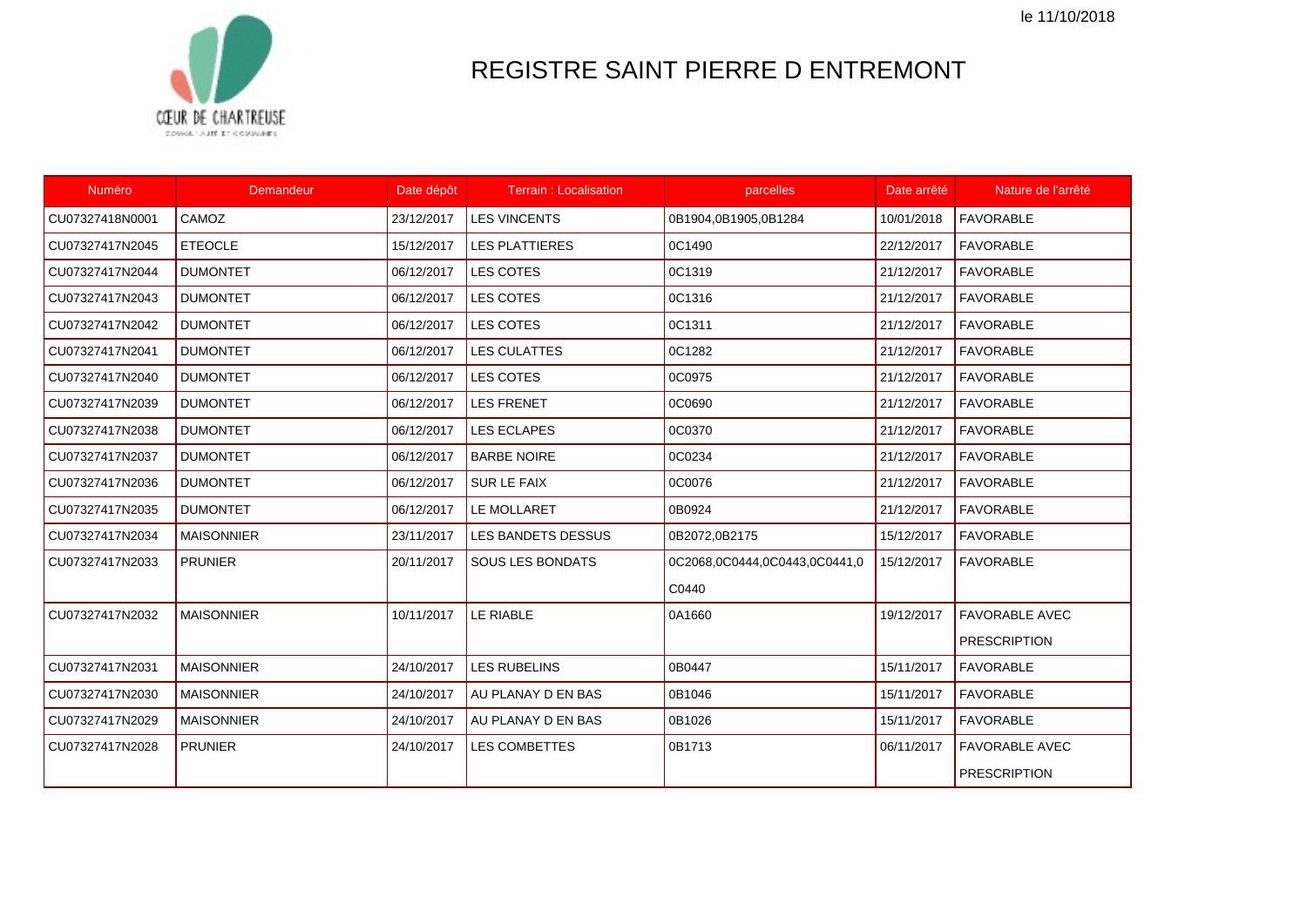| CU07327417N2027 | <b>CABINET D'URBANISME</b> | 17/10/2017 | <b>BAZINIERE</b>      | 0B1732,0B1671                             | 06/11/2017 | <b>FAVORABLE AVEC</b> |
|-----------------|----------------------------|------------|-----------------------|-------------------------------------------|------------|-----------------------|
|                 | <b>REYNARD</b>             |            |                       |                                           |            | <b>PRESCRIPTION</b>   |
| CU07327417N2026 | <b>MAISONNIER</b>          | 14/10/2017 | L ALAVANCHE           | 0A1237                                    | 19/10/2017 |                       |
| CU07327417N2025 | <b>MAISONNIER</b>          | 11/10/2017 | SAINT MEME D EN HAUT  | 0C0550,0C0767                             | 23/10/2017 |                       |
| CU07327417N2024 | <b>OUTREQUIN</b>           | 30/09/2017 | <b>LES COMBETTES</b>  | 0B1711,0B1919,0B1921                      | 12/10/2017 |                       |
| CU07327417N2023 | <b>MAISONNIER</b>          | 31/08/2017 | PONT DU LAC           | 0A1487,0A0395                             | 06/09/2017 |                       |
| CU07327417N2022 | <b>MANNA</b>               | 25/08/2017 | PRE JACQUIER          | 0C0860,0C0861                             | 07/09/2017 |                       |
| CU07327417N2021 | <b>BENAT</b>               | 17/08/2017 | CHEF LIEU             | 0B2210,0B2208                             | 19/08/2017 |                       |
| CU07327417N2020 | <b>ROUHETTE</b>            | 06/07/2017 | LES RUBELINS          | 0B0442                                    | 11/07/2017 |                       |
| CU07327417N2019 | <b>ROUHETTE</b>            | 06/07/2017 | <b>BOIS D AMBLARD</b> | 0B0319                                    | 11/07/2017 |                       |
| CU07327417N2018 | <b>PRUNIER</b>             | 16/06/2017 | <b>PIERRE GROSSE</b>  | 0B2083,0B0532                             | 21/06/2017 |                       |
| CU07327417N2017 | <b>PRUNIER</b>             | 09/06/2017 | LA COMBETTE           | 0B1742,0B1800,0B0089                      | 20/06/2017 |                       |
| CU07327417N2016 | <b>MAISONNIER</b>          | 24/05/2017 | <b>AUX COVES</b>      | 0B0905                                    | 31/05/2017 |                       |
| CU07327417N2015 | <b>MAISONNIER</b>          | 24/05/2017 | <b>LES GRANGEONS</b>  | 0B1756,0B1757                             | 31/05/2017 |                       |
| CU07327417N2014 | maissonnier                | 06/05/2017 | <b>LES GRATTIERS</b>  | 0B0829,0B2190                             | 12/05/2017 |                       |
| CU07327417N2013 | <b>ROUETTE</b>             | 10/03/2017 | LE CHARMET            | 0A1138                                    | 22/03/2017 |                       |
| CU07327417N2012 | <b>ROUETTE</b>             | 10/03/2017 | LE CHARMET            | 0A1153                                    | 22/03/2017 |                       |
| CU07327417N2011 | <b>ROUETTE</b>             | 10/03/2017 | AU PLANEY             | 0A1216                                    | 22/03/2017 |                       |
| CU07327417N2010 | <b>CABINET D'URBANISME</b> | 04/03/2017 | LA PERRIERE           | 0B1202,0B1203                             | 05/04/2017 |                       |
|                 | REYNARD SARL CAUPERE       |            |                       |                                           |            |                       |
| CU07327417N2009 | <b>FOURNIER MONTGIEUX</b>  | 01/03/2017 |                       |                                           | 22/03/2017 |                       |
| CU07327417N2008 | <b>FOURNIER MONTGIEUX</b>  | 01/03/2017 | <b>LES COURRIERS</b>  | 0A0419                                    | 22/03/2017 |                       |
| CU07327417N2007 | <b>FOURNIER MONTGIEUX</b>  | 01/03/2017 | ROCHE VEYRAND         | 0A0104,0A0170,0A0251,0A0252,0A            | 22/03/2017 |                       |
|                 |                            |            |                       | 0277,0A0279,0A0411,0A0412,0A04            |            |                       |
|                 |                            |            |                       | 80,0A1133,0A1120,0A0045,0A0064,           |            |                       |
|                 |                            |            |                       | 0A0068,0A0070,0A0072                      |            |                       |
| CU07327417N2006 | <b>PRUNIER</b>             | 23/02/2017 | PRE DU COMTE          | 0A1802,0A1803,0A1808,0A1809,0A 21/03/2017 |            |                       |
|                 |                            |            |                       | 1810,0A1811,0A1812                        |            |                       |
| CU07327417N2005 | <b>PITOT</b>               | 08/02/2017 | <b>AU COZON</b>       | 0B0410                                    | 06/04/2017 | <b>DEFAVORABLE</b>    |